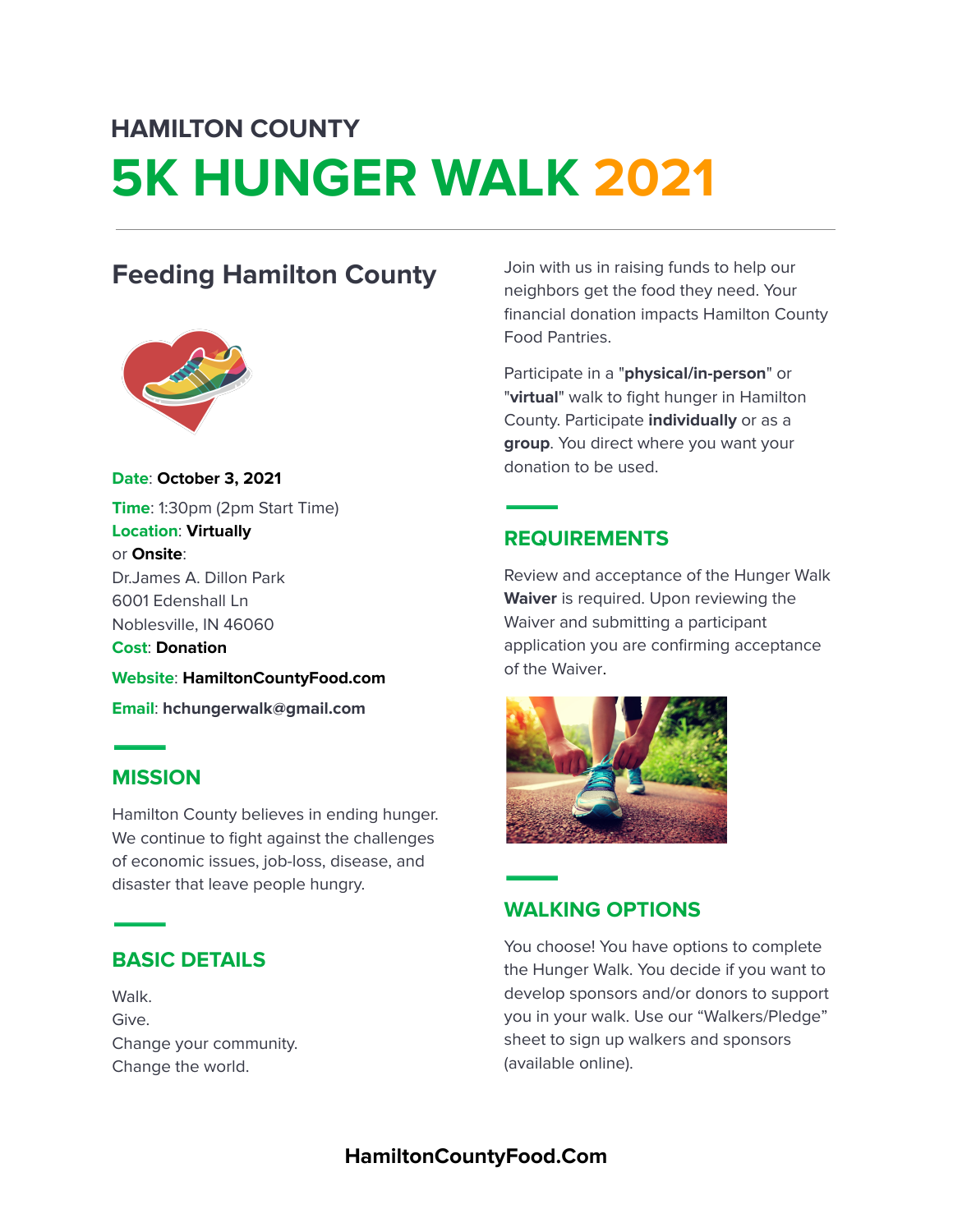- You can walk "individually" or as a "group"...
- You can walk at Dr. James A. Dillon Park (Noblesville)...
- You can walk wherever you wish...
- You can walk virtually... anyplace, any time...
- You can walk before or on the day of the event…
- You can walk with or without sponsorship…
- You can donate without walking...

## **DONATING**

#### **Donation Deadline**: **October 31, 2021**

You do not need to be a "walk participant" to donate! Simply select "I Just Want To Donate" or "Make A Donation" at our website and follow the steps.

Participants, when registering, will determine an amount to donate at the time of registering. Also, upon "completing the walk", groups will be able to send a check directly, or go online to complete their online donation (via credit card or ACH - Bank account).

**Write Checks**: Good Samaritan Network (Memo: 5K Hunger Walk)

**Mail Checks**: Good Samaritan Network 5KHunger Walk 12933 Parkside Dr. Fishers, IN.

A valid email is required for donation receipt posting. Select a donation amount as listed or enter your amount. Using our secure donor page you will be able to select credit card or ACH (Bank account) payment and

provide billing details. You direct where you want your donation to be used. You will also have the option to offset payment processing costs.

## **75%**

of your DONATION will be used specifically for **Hamilton County Food Collaboratives**.

Your **DONATION CHOICES** include:

- Carmel
- Hamilton Heights
- **Hamilton Southeastern**
- Noblesville
- Sheridan
- Westfield
- Use Where Needed for Hamilton County Food Collaboratives

## **25%**

of your DONATION will be used for global hunger directed through **Church World Services**.

## **COLLABORATORS**

Supporting collaborators include:

- *●* Angels Attic Food Pantry
- *●* Carmel Christian Church
- *●* Carmel United Methodist Church
- *●* Carpenter Realtors
- *●* Church World Service
- *●* Good Samaritan Network
- *●* Hamilton County CROP Hunger Walk
- *●* Hamilton County Harvest Food Bank
- *●* Noblesville First United Methodist Church
- *●* Our Lady of Grace Catholic Church
- *●* Sheridan First United Methodist Church
- *●* Society of St. Vincent de Paul
- *●* Teter Organic Farm

## **HamiltonCountyFood.Com**